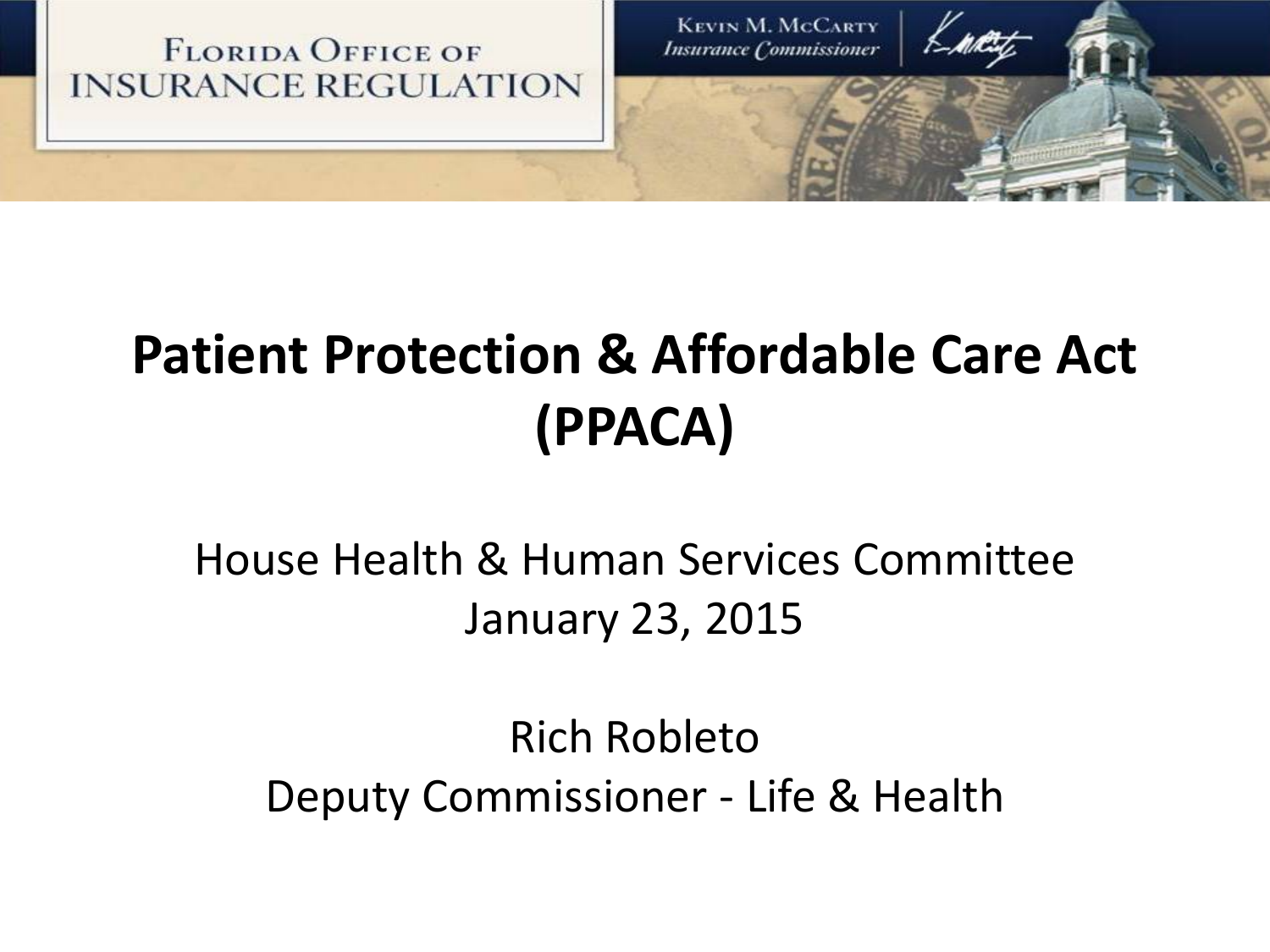### **PPACA Overview**

- Guaranteed issue
- Prohibition on rating for gender or pre-existing medical condition
- Compression ratio for age rating (3-to-1)
- Essential Health Benefits
- Employer mandate delayed one year/two years
- Individual mandate "delayed for certain individuals"
- PPACA taxes and fees
- Exchange subsidies for 100% 400% of poverty level
- Transitional plans authorized to be renewable until October 2016

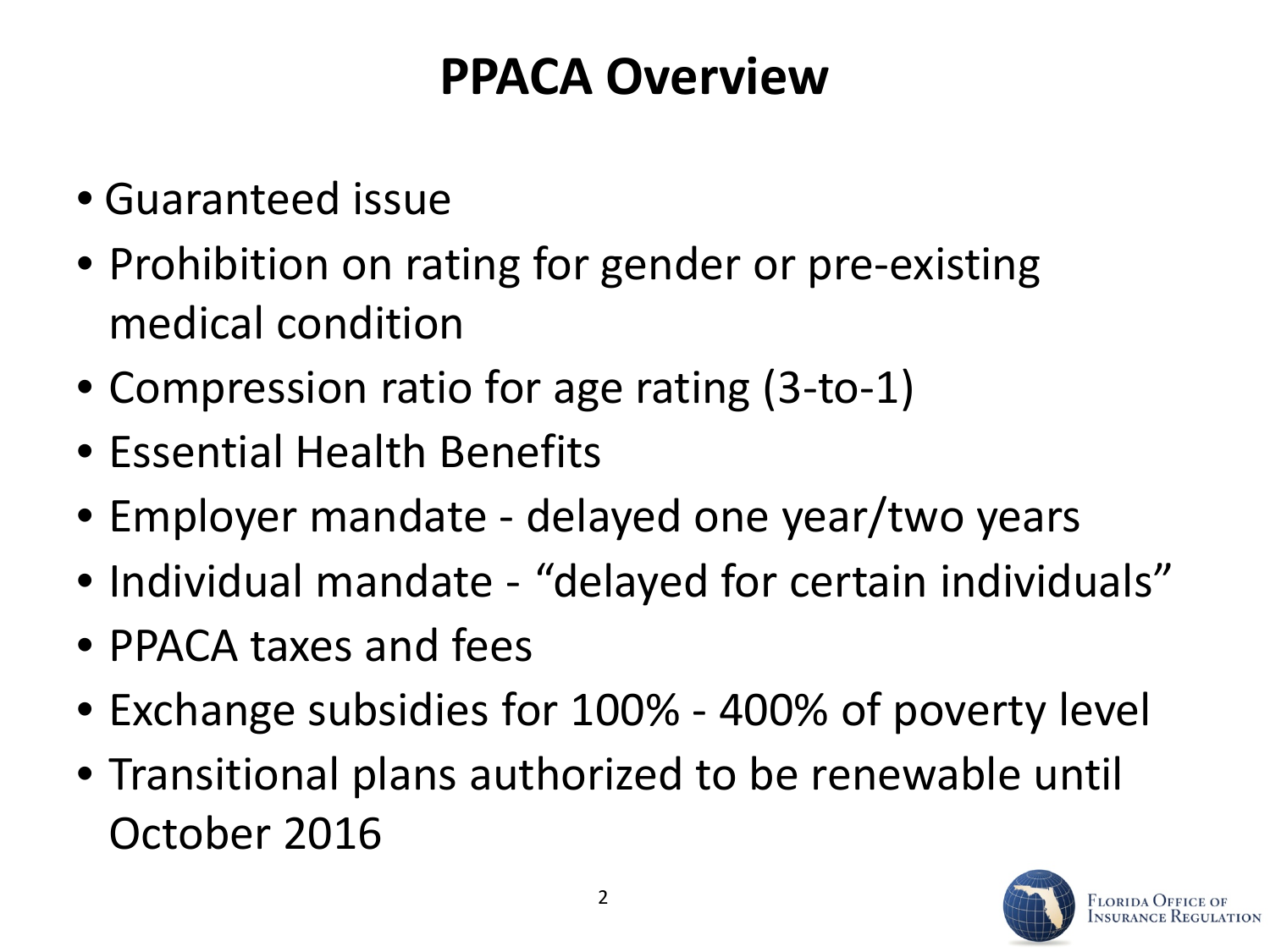### **SB 1842 --- Primary Provisions**

- Rate filings informational for Major Medical products during plan years 2014/2015
- Dissolution of Florida Comprehensive Health Association (FCHA)
- Allows bifurcation of non-grandfathered/grandfathered plans
- Authorized a State/Federal Collaborative Arrangement
- Different pooling for grandfathered/non-grandfathered plans
- September 1, 2013 PPACA premium notice requirement

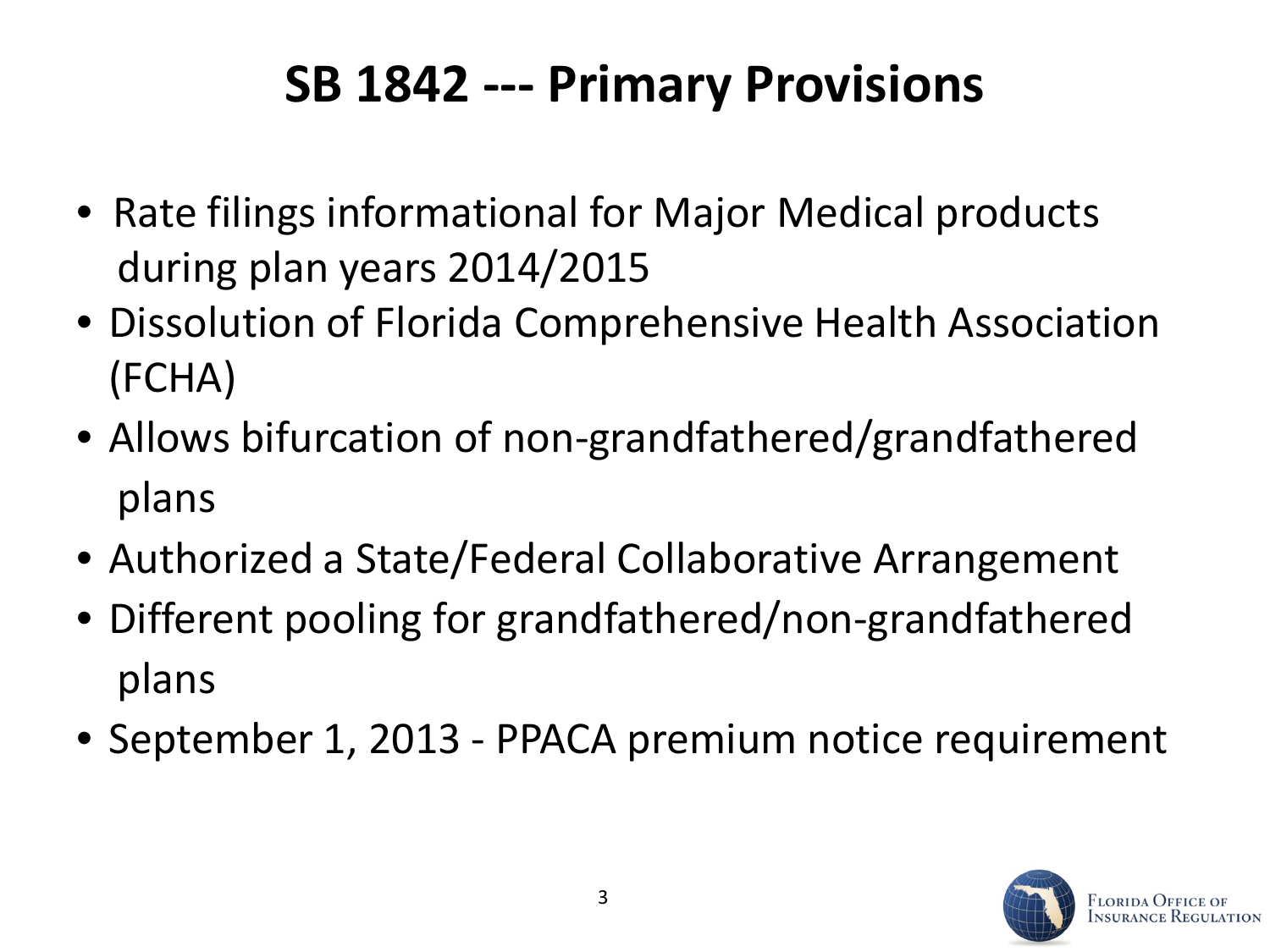### **Collaborative Arrangement**

#### **OIR reviews all form and rate filings**

- Establishes compliance with Florida laws and rules
- Identifies issues with Federal laws and regulations
- Notifies the U.S. Department of Health & Human Services (HHS) if filer does not voluntarily remedy potential federal non-compliance

### **OIR conducts Market Conduct investigation or exams**

- Establishes compliance with Florida laws and rules
- Identifies issues with Federal laws and regulations
- Notifies HHS if insurer does not voluntarily remedy potential federal non-compliance

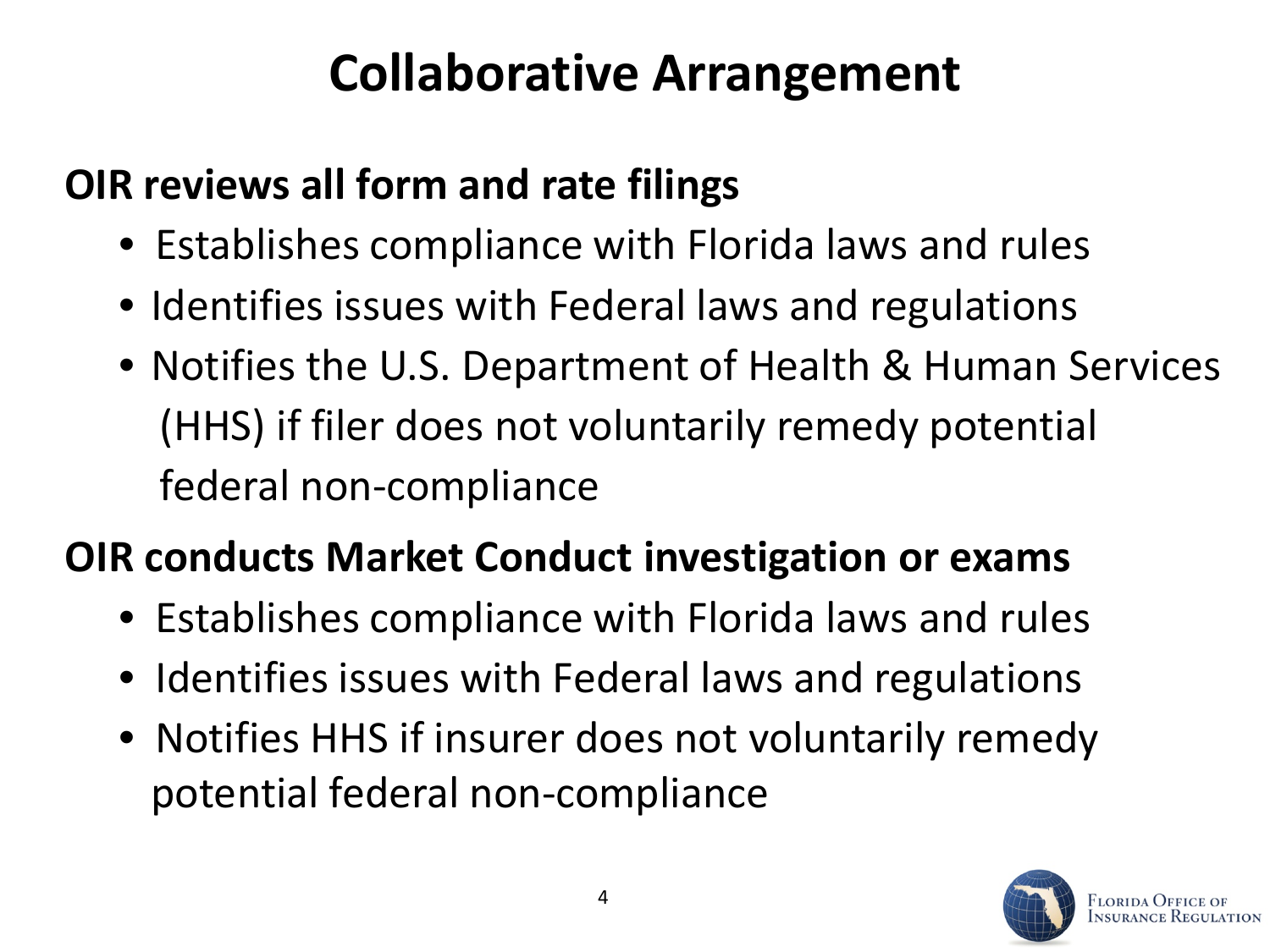### **Average Individual Market Premiums**

| 2013 | 2014 | 2015/ | Percentage Change |
|------|------|-------|-------------------|
| S234 | S364 | S412  | 76.1%             |

### **2013**

- Varied Benefit Scope
- 98% Health Underwritten

### **2014/2015**

- Minimum Essential Coverage
- Guaranteed Issue

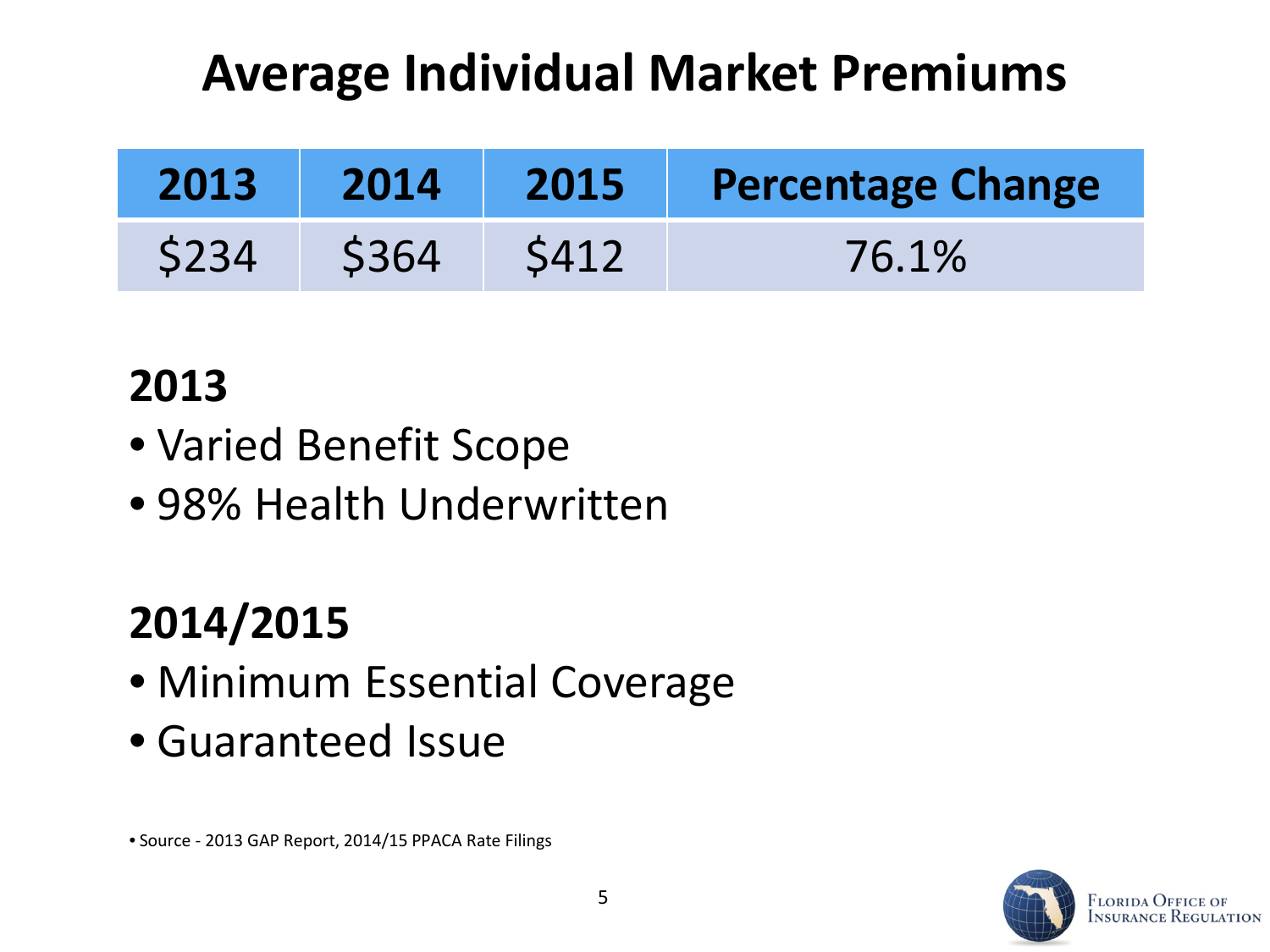### **Centers for Medicare & Medicaid Services (CMS) Rules Issued in 2014**

### **PPACA Exchange and Insurance Market Standards for 2015 and Beyond**

- Established fixed indemnity as secondary products
- Addressed federal and state navigator regulation
- Product withdrawal and modifications
- Coordinated Health Insurance Portability and Accountability Act (HIPAA) and PPACA
- Clarified premium stabilization programs
- Civil money penalty clarifications
- Technical changes to Minimum Loss Ratio calculations

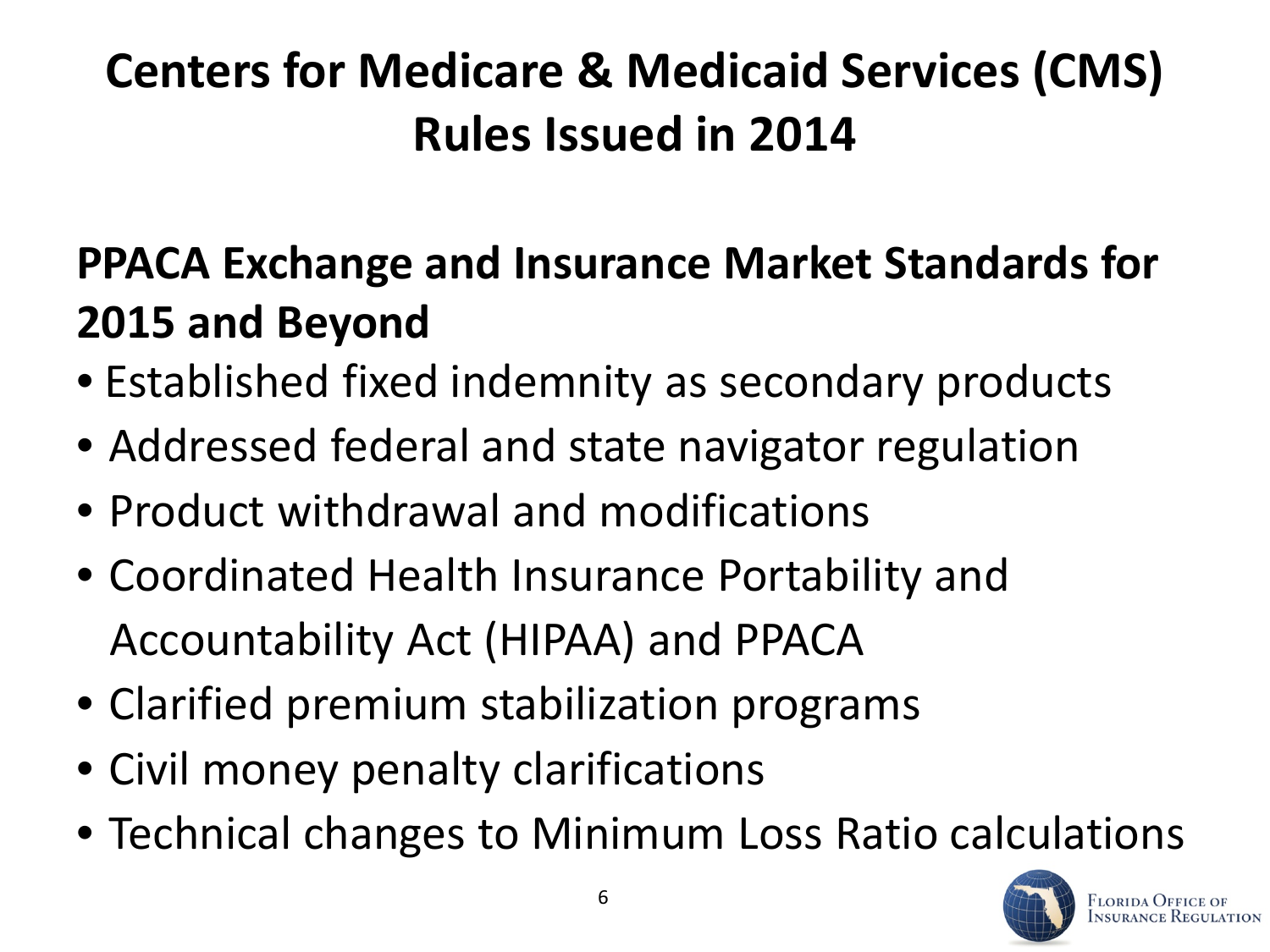# **CMS Rules Issued in 2014 (continued)**

#### **Summary of 2016 Benefit Payment and Parameters Rule**

- Modifications to premium stabilization programs
- New cost sharing maximums
- Federally-facilitated Exchange (FFE) User fee
- Enhanced transparency and effectiveness of rate review program
- Modified rules for minimum essential coverage
- New open enrollment period
- Minor amendments to Small Business Health Options Program (SHOP) provisions
- Enhanced Summary of Benefits
- Marketplace suppression guidelines
- Network adequacy modifications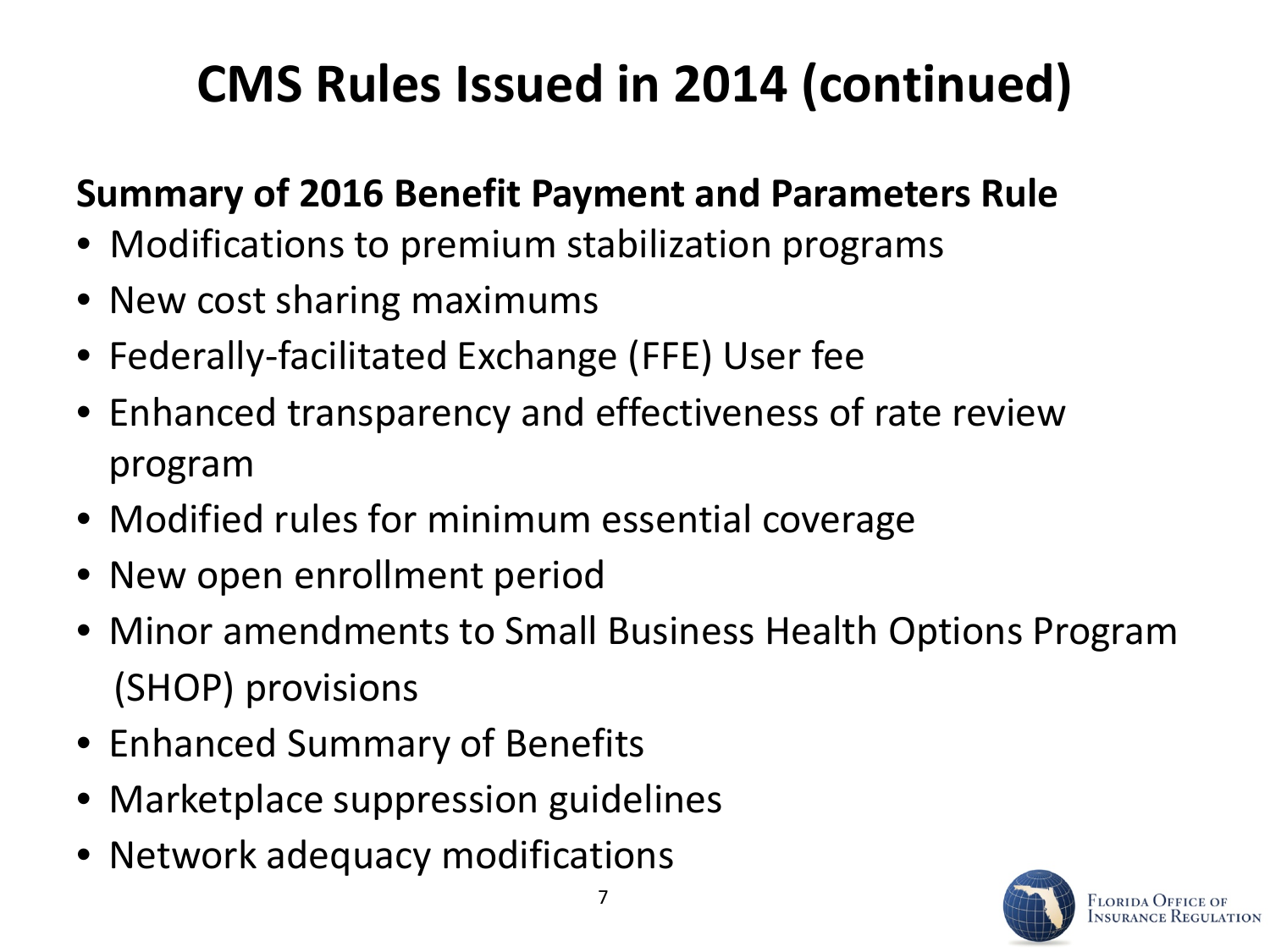### **Market Update**

#### **Individual Market**

|                          |           | <b>Carriers</b> | Premium         |  |
|--------------------------|-----------|-----------------|-----------------|--|
|                          | 2014 2015 |                 | <b>Increase</b> |  |
| <b>On-Exchange</b>       | 11        | 14              | 13.5%           |  |
| <b>Off-Exchange Only</b> | 6         |                 | $0.0\%$         |  |

| <b>Small Group Market</b> |                 |      |                 |  |
|---------------------------|-----------------|------|-----------------|--|
|                           | <b>Carriers</b> |      | Premium         |  |
|                           | 2014            | 2015 | <b>Increase</b> |  |
| <b>On-Exchange</b>        | 5               | 6    | 11.4%           |  |
| <b>Off-Exchange Only</b>  | 15              | 13   | 5.7%            |  |

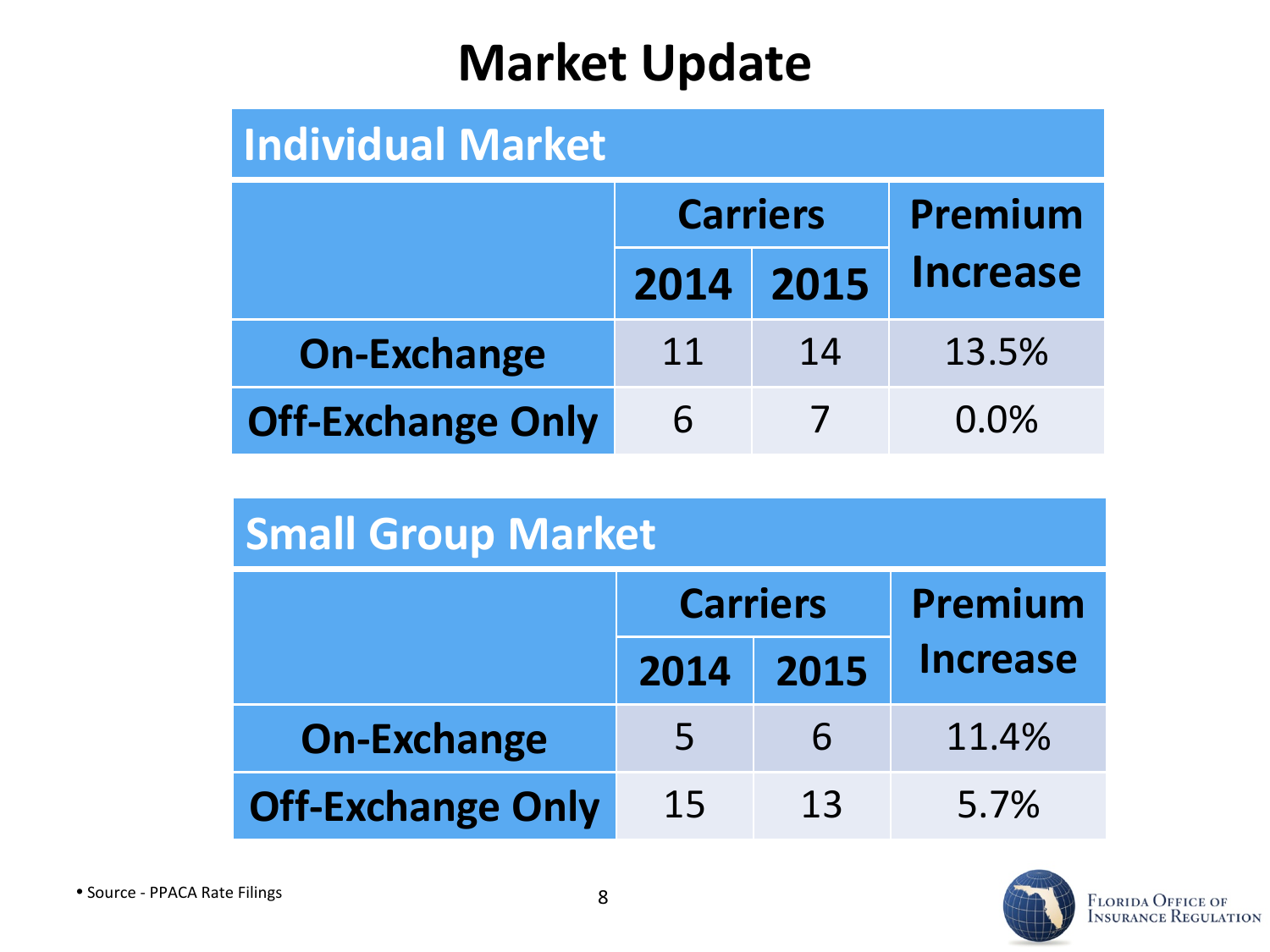### **Enrollment by Market 2013 vs. 2014**

|                    | 12/31/13 | 8/31/14   |
|--------------------|----------|-----------|
| <b>Individual</b>  | 814,531  | 1,561,919 |
| <b>Small Group</b> | 746,408  | 604,871   |

• Source - 12/31/13 Accident & Health Markets Gross Annual Premium & Enrollment (GAP) Report , 8/31/14 Office Data Call • For GAP Data – Conversion is considered individual; Sole Proprietor-Group of one considered to be small group

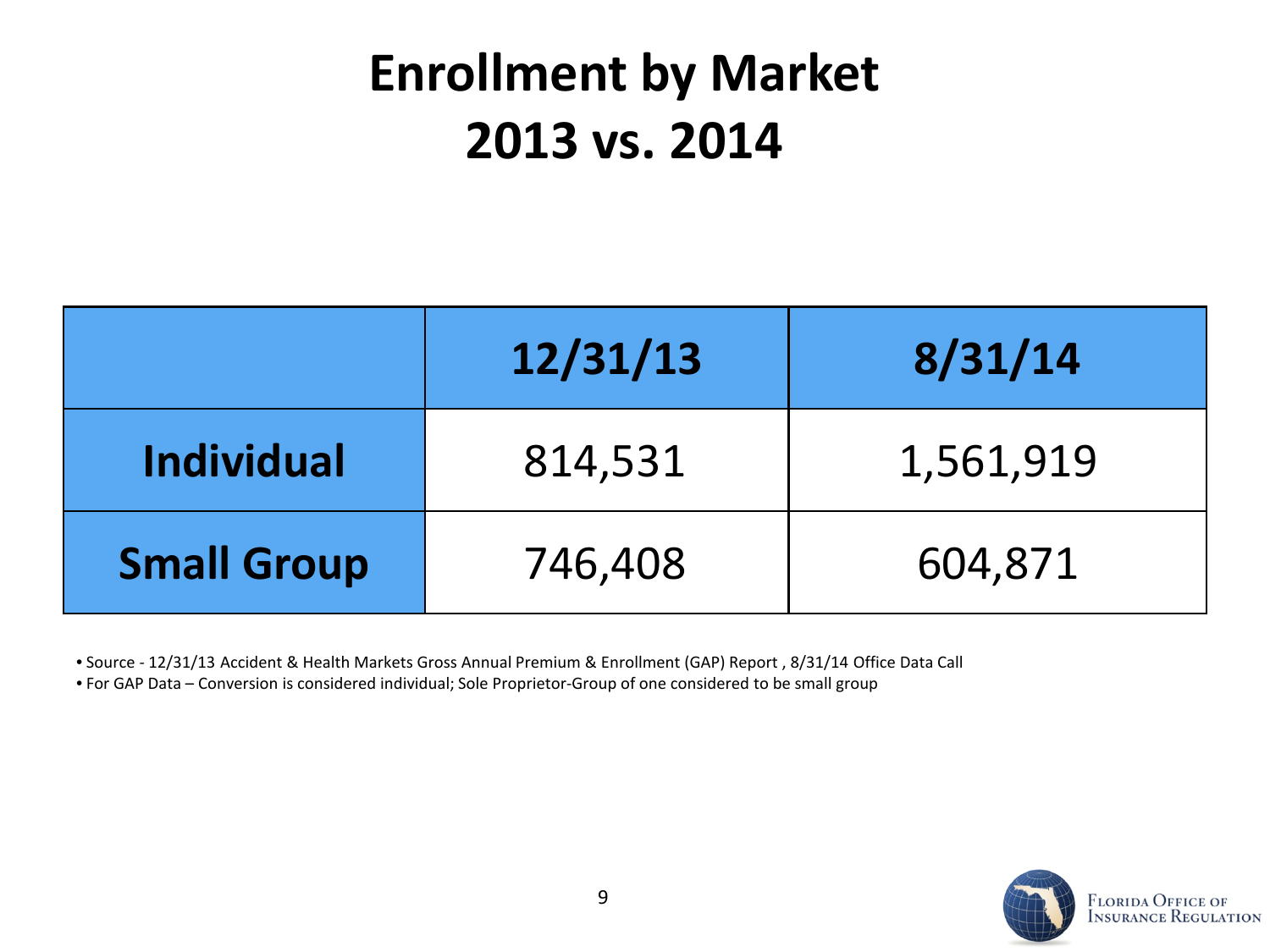# **Individual Market Enrollment By Product Type - 2014**

|                     | <b>PPACA</b><br><b>Compliant</b> | <b>Transitional</b> | <b>Grandfathered</b> | <b>Total</b> |
|---------------------|----------------------------------|---------------------|----------------------|--------------|
| <b>Total</b>        | 1,008,057                        | 409,206             | 144,656              | 1,561,919    |
| <b>On-Exchange</b>  | 850,351                          | N/A                 | N/A                  | 850,351      |
| <b>Off-Exchange</b> | 157,706                          | 409,206             | 144,656              | 711,568      |

• Source - Based on Office Data Call (as of August 31, 2014)

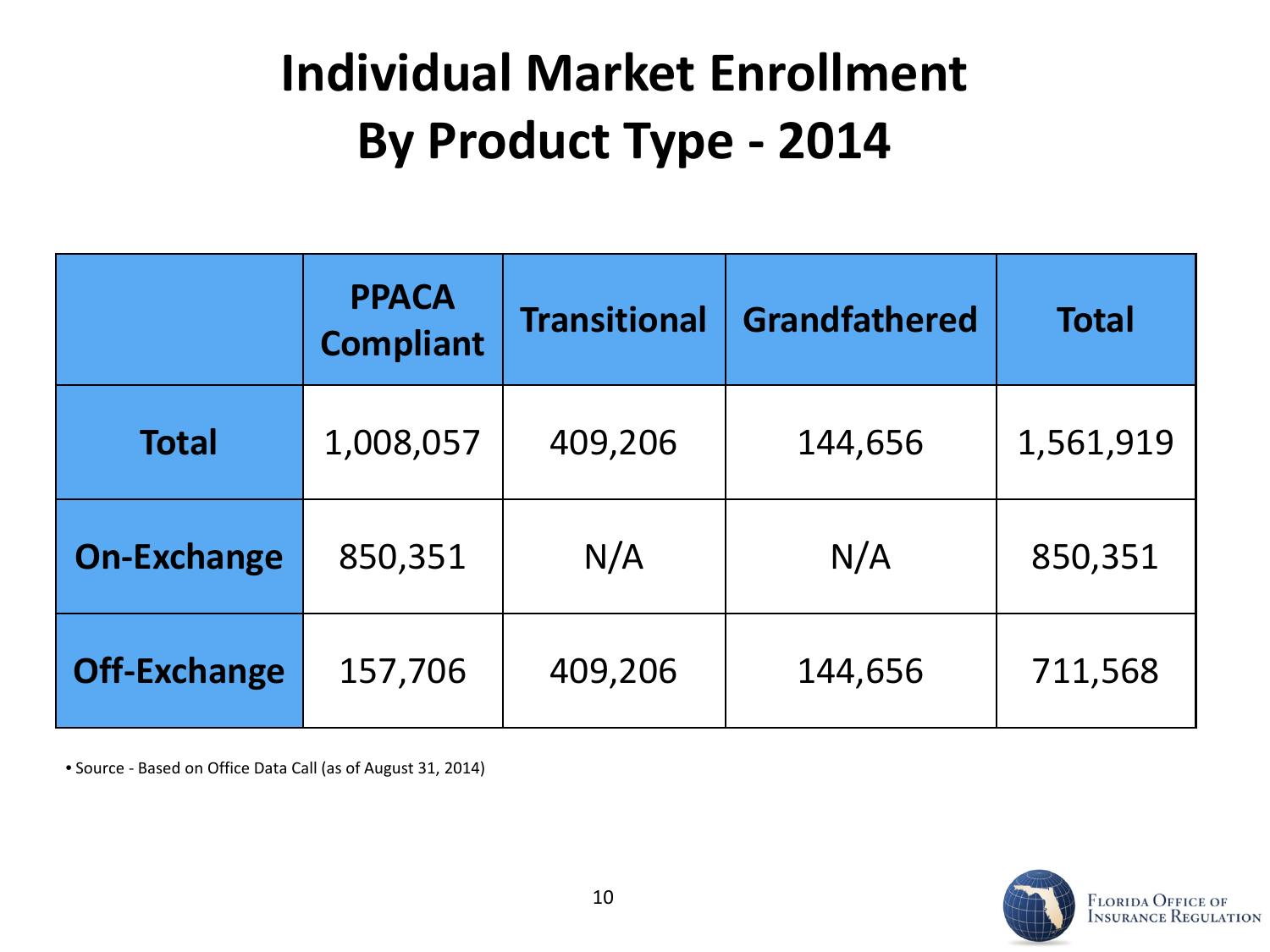# **Small Group Market Enrollment By Product Type - 2014**

|                     | <b>PPACA</b><br><b>Compliant</b> | <b>Transitional</b> | <b>Grandfathered</b> | <b>Total</b> |
|---------------------|----------------------------------|---------------------|----------------------|--------------|
| <b>Total</b>        | 108,042                          | 326,432             | 170,397              | 604,871      |
| <b>On-Exchange</b>  | 459                              | N/A                 | N/A                  | 459          |
| <b>Off-Exchange</b> | 107,583                          | 326,432             | 170,397              | 604,412      |

• Source - Based on Office Data Call (as of August 31, 2014)

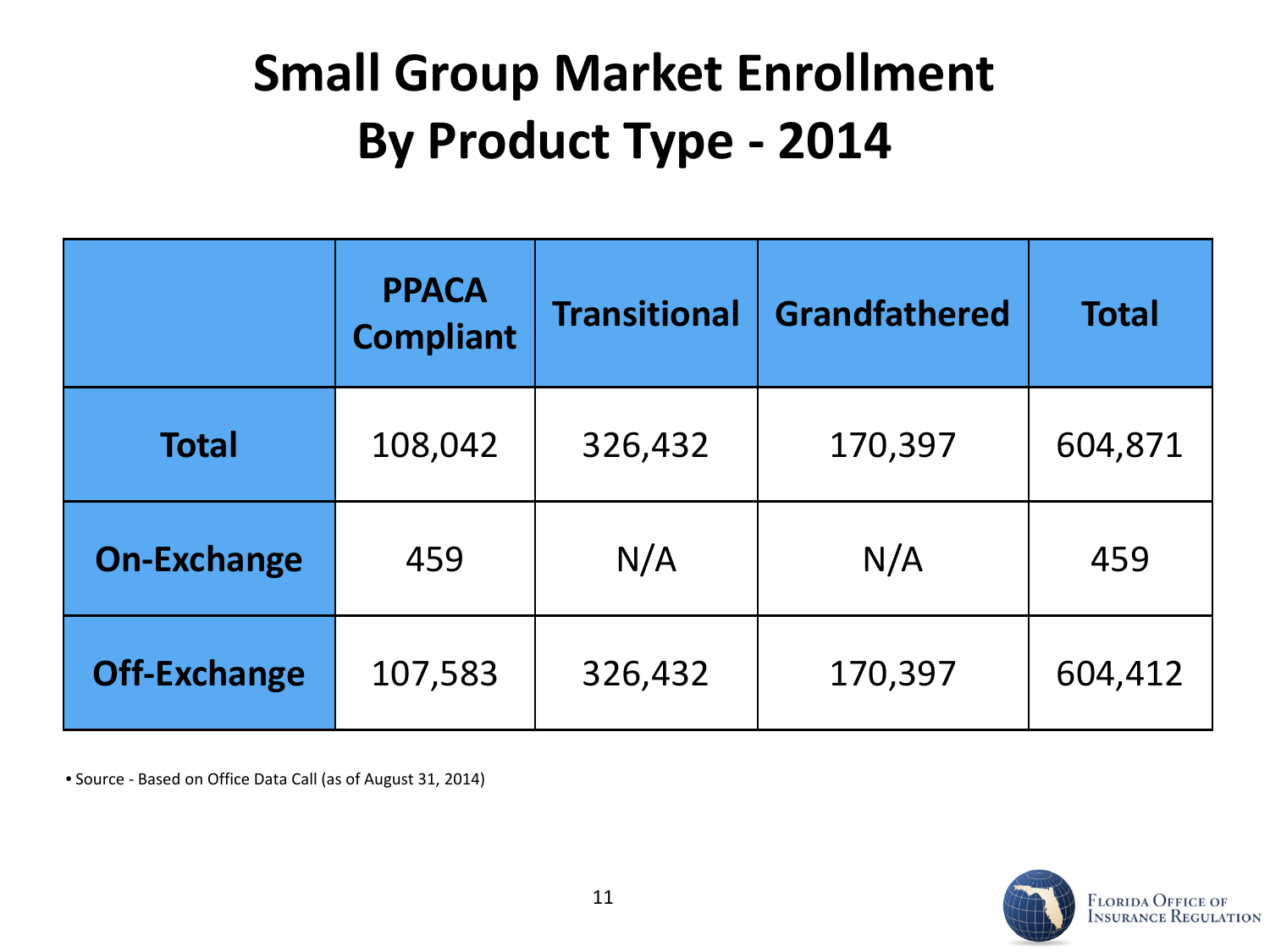### **Sample Individual Market Premiums & Net Costs Sumter County – Silver Plan**

|                                    |          | <b>Off-Exchange Only</b>                   |                           | <b>On-Exchange</b> |                           |
|------------------------------------|----------|--------------------------------------------|---------------------------|--------------------|---------------------------|
| <b>Individual</b><br><b>Age 28</b> |          | <b>Average Premium/</b><br><b>Net Cost</b> | <b>Average</b><br>Premium | <b>Subsidy</b>     | <b>Net</b><br><b>Cost</b> |
| \$27,000/yr.<br>income             | 2014     | \$303                                      | \$252                     | \$32               | \$219                     |
|                                    | 2015     | \$307                                      | \$288                     | \$75               | \$214                     |
|                                    | % Change | 1%                                         | 15%                       | 132%               | $-3%$                     |

| <b>Family</b>                     | <b>Off-Exchange Only</b> |                                            | <b>On-Exchange</b>        |                |                    |  |
|-----------------------------------|--------------------------|--------------------------------------------|---------------------------|----------------|--------------------|--|
| <b>2 Aged 40</b><br><b>Adults</b> |                          | <b>Average Premium/</b><br><b>Net Cost</b> | <b>Average</b><br>Premium | <b>Subsidy</b> | <b>Net</b><br>Cost |  |
| 2 Children                        | 2014                     | \$1,067                                    | \$886                     | \$417          | \$469              |  |
| \$51,000/yr.                      | 2015                     | \$1,081                                    | \$1015                    | \$567          | \$448              |  |
| income                            | % Change                 | 1%                                         | 15%                       | 36%            | $-4%$              |  |

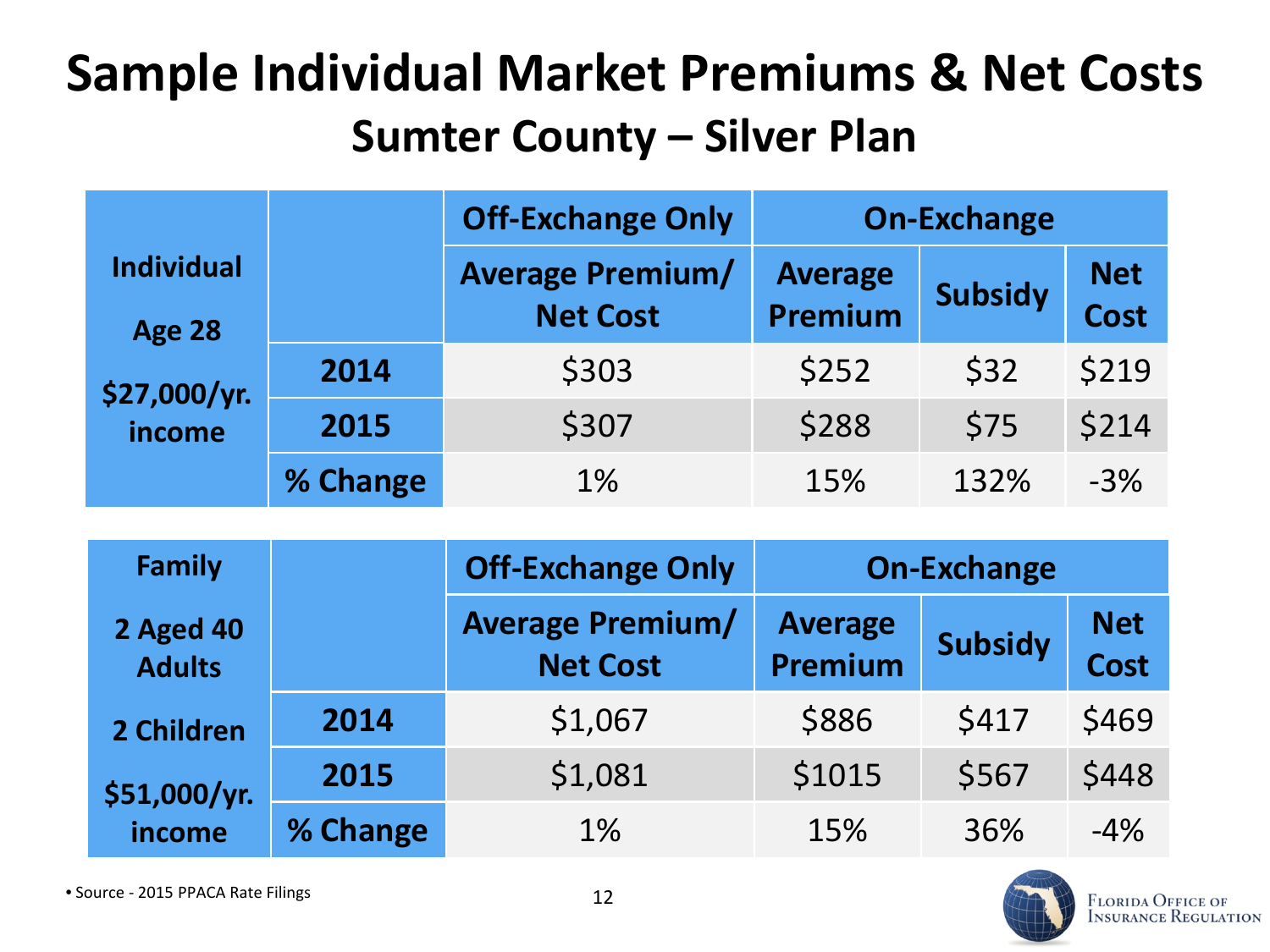### **Sample Individual Market Premiums & Net Costs Hillsborough County – Silver Plan**

|                                    |          | <b>Off-Exchange Only</b>                   |                                  | <b>On-Exchange</b> |                           |
|------------------------------------|----------|--------------------------------------------|----------------------------------|--------------------|---------------------------|
| <b>Individual</b><br><b>Age 28</b> |          | <b>Average Premium/</b><br><b>Net Cost</b> | <b>Average</b><br><b>Premium</b> | <b>Subsidy</b>     | <b>Net</b><br><b>Cost</b> |
| \$27,000/yr.<br>income             | 2014     | \$267                                      | \$251                            | \$37               | \$220                     |
|                                    | 2015     | \$287                                      | \$270                            | \$32               | \$238                     |
|                                    | % Change | 7%                                         | 5%                               | $-14%$             | 8%                        |

| <b>Family</b>                     |          | <b>Off-Exchange Only</b>                   | <b>On-Exchange</b>        |                |                    |
|-----------------------------------|----------|--------------------------------------------|---------------------------|----------------|--------------------|
| <b>2 Aged 40</b><br><b>Adults</b> |          | <b>Average Premium/</b><br><b>Net Cost</b> | <b>Average</b><br>Premium | <b>Subsidy</b> | <b>Net</b><br>Cost |
| 2 Children                        | 2014     | \$941                                      | \$905                     | \$435          | \$470              |
| \$51,000/yr.                      | 2015     | \$1,010                                    | \$949                     | \$417          | \$533              |
| income                            | % Change | 7%                                         | 5%                        | $-4\%$         | 13%                |

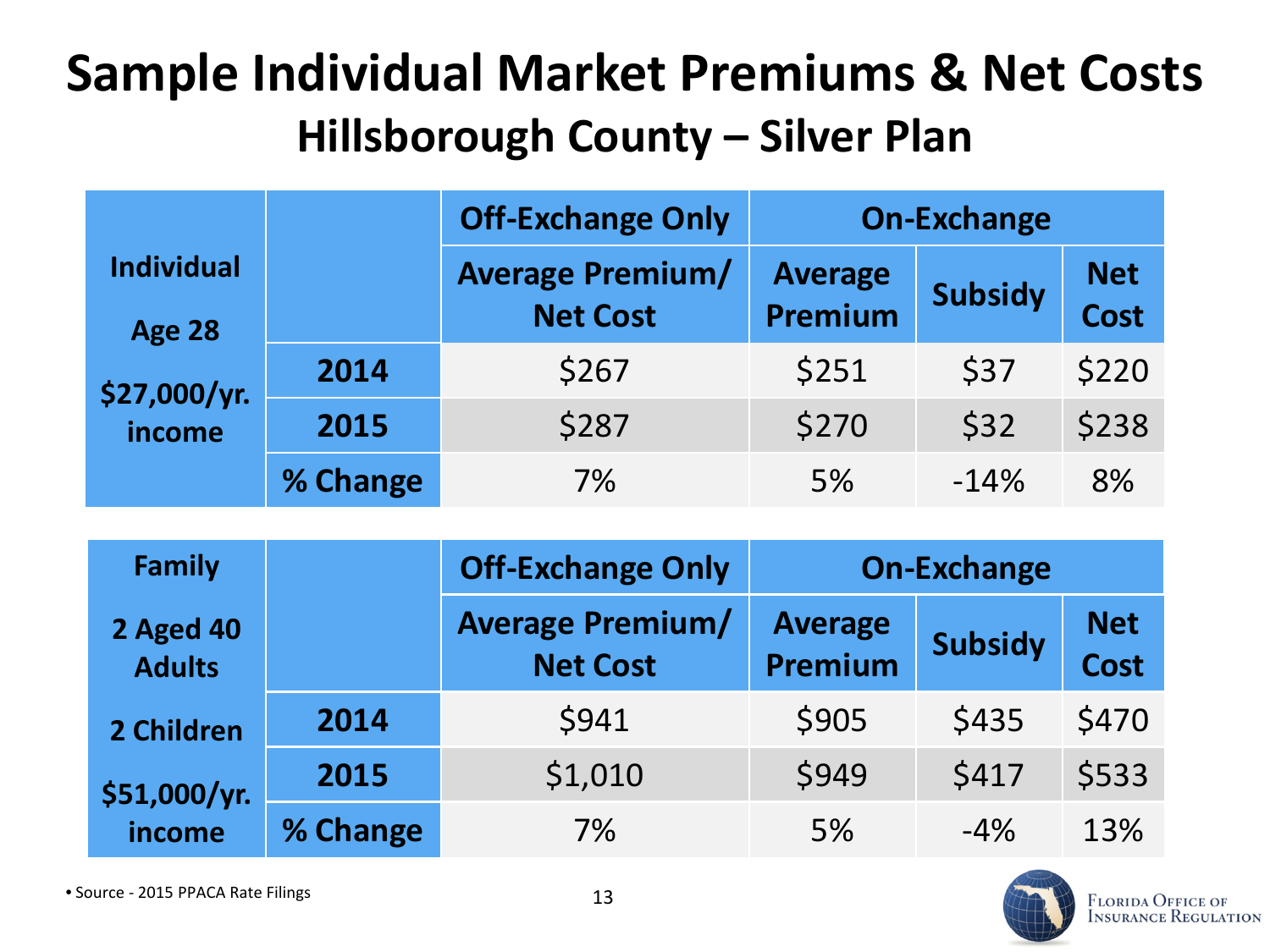### **Sample Individual Market Premiums & Net Costs Miami-Dade – Silver Plan**

|                                    |          | <b>Off-Exchange Only</b>                   |                           | <b>On-Exchange</b> |                           |
|------------------------------------|----------|--------------------------------------------|---------------------------|--------------------|---------------------------|
| <b>Individual</b><br><b>Age 28</b> |          | <b>Average Premium/</b><br><b>Net Cost</b> | <b>Average</b><br>Premium | <b>Subsidy</b>     | <b>Net</b><br><b>Cost</b> |
| \$27,000/yr.<br>income             | 2014     | \$319                                      | \$305                     | \$60               | \$245                     |
|                                    | 2015     | \$309                                      | \$308                     | \$47               | \$261                     |
|                                    | % Change | $-3%$                                      | 1%                        | $-20%$             | 7%                        |

| <b>Family</b>                     |          | <b>Off-Exchange Only</b>                   |                           | <b>On-Exchange</b> |                    |
|-----------------------------------|----------|--------------------------------------------|---------------------------|--------------------|--------------------|
| <b>2 Aged 40</b><br><b>Adults</b> |          | <b>Average Premium/</b><br><b>Net Cost</b> | <b>Average</b><br>Premium | <b>Subsidy</b>     | <b>Net</b><br>Cost |
| 2 Children                        | 2014     | \$1,123                                    | \$1072                    | \$514              | \$559              |
| \$51,000/yr.                      | 2015     | \$1,086                                    | \$1085                    | \$471              | \$615              |
| income                            | % Change | $-3%$                                      | 1%                        | $-8\%$             | 10%                |

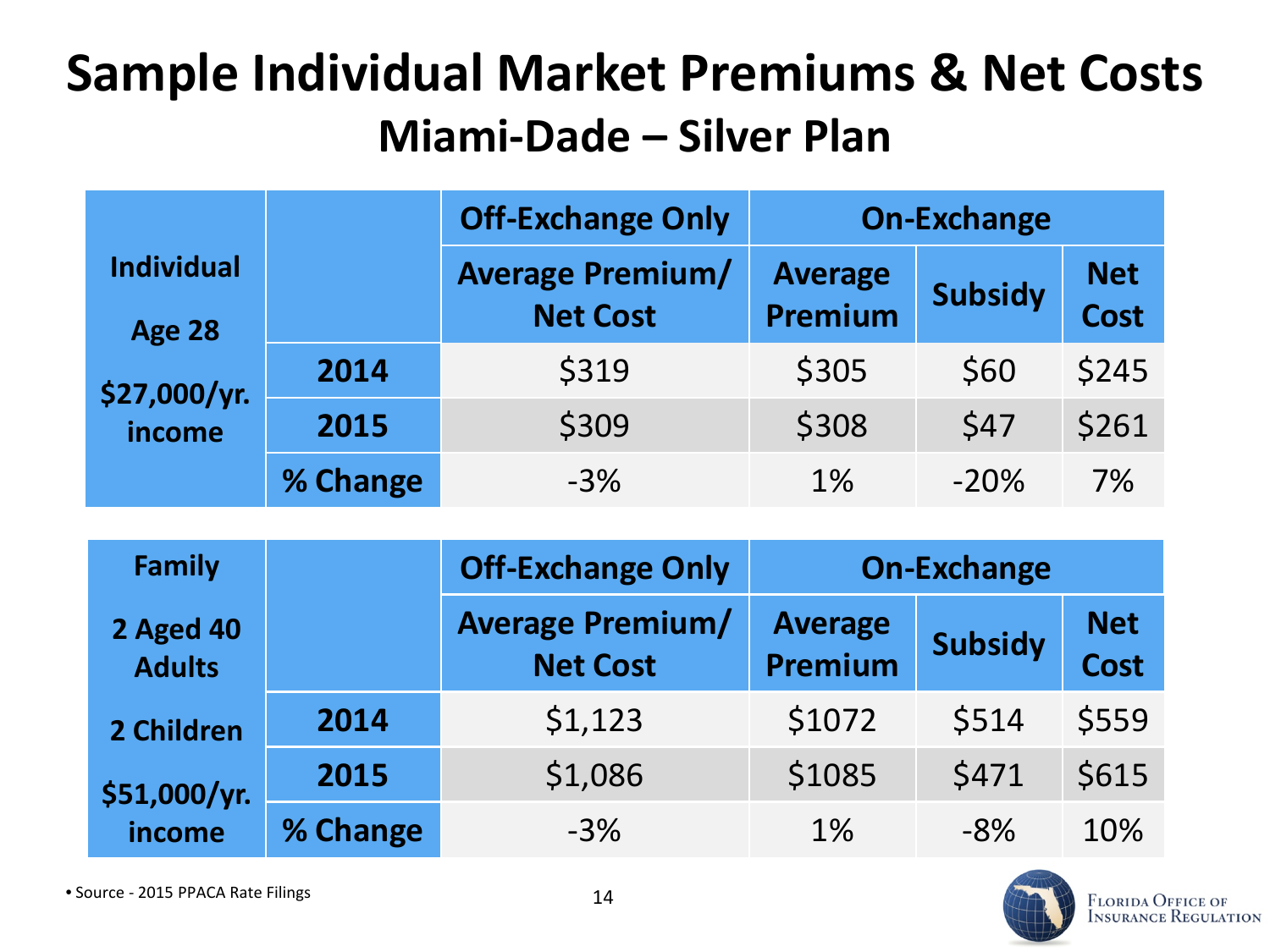### **Sample Individual Market Premiums & Net Costs Brevard County – Silver Plan**

|                                    |          | <b>Off-Exchange Only</b>                   | <b>On-Exchange</b>               |                |                           |
|------------------------------------|----------|--------------------------------------------|----------------------------------|----------------|---------------------------|
| <b>Individual</b><br><b>Age 28</b> |          | <b>Average Premium/</b><br><b>Net Cost</b> | <b>Average</b><br><b>Premium</b> | <b>Subsidy</b> | <b>Net</b><br><b>Cost</b> |
| \$27,000/yr.<br>income             | 2014     | \$261                                      | \$261                            | \$52           | \$208                     |
|                                    | 2015     | \$307                                      | \$296                            | \$82           | \$214                     |
|                                    | % Change | 17%                                        | 14%                              | 57%            | 3%                        |

| <b>Family</b>                     |          | <b>Off-Exchange Only</b>                   | <b>On-Exchange</b>        |                |                    |  |
|-----------------------------------|----------|--------------------------------------------|---------------------------|----------------|--------------------|--|
| <b>2 Aged 40</b><br><b>Adults</b> |          | <b>Average Premium/</b><br><b>Net Cost</b> | <b>Average</b><br>Premium | <b>Subsidy</b> | <b>Net</b><br>Cost |  |
| 2 Children                        | 2014     | \$920                                      | \$917                     | \$487          | \$430              |  |
| \$51,000/yr.<br>income            | 2015     | \$1,079                                    | \$1042                    | \$592          | \$450              |  |
|                                   | % Change | 17%                                        | 14%                       | 22%            | 5%                 |  |

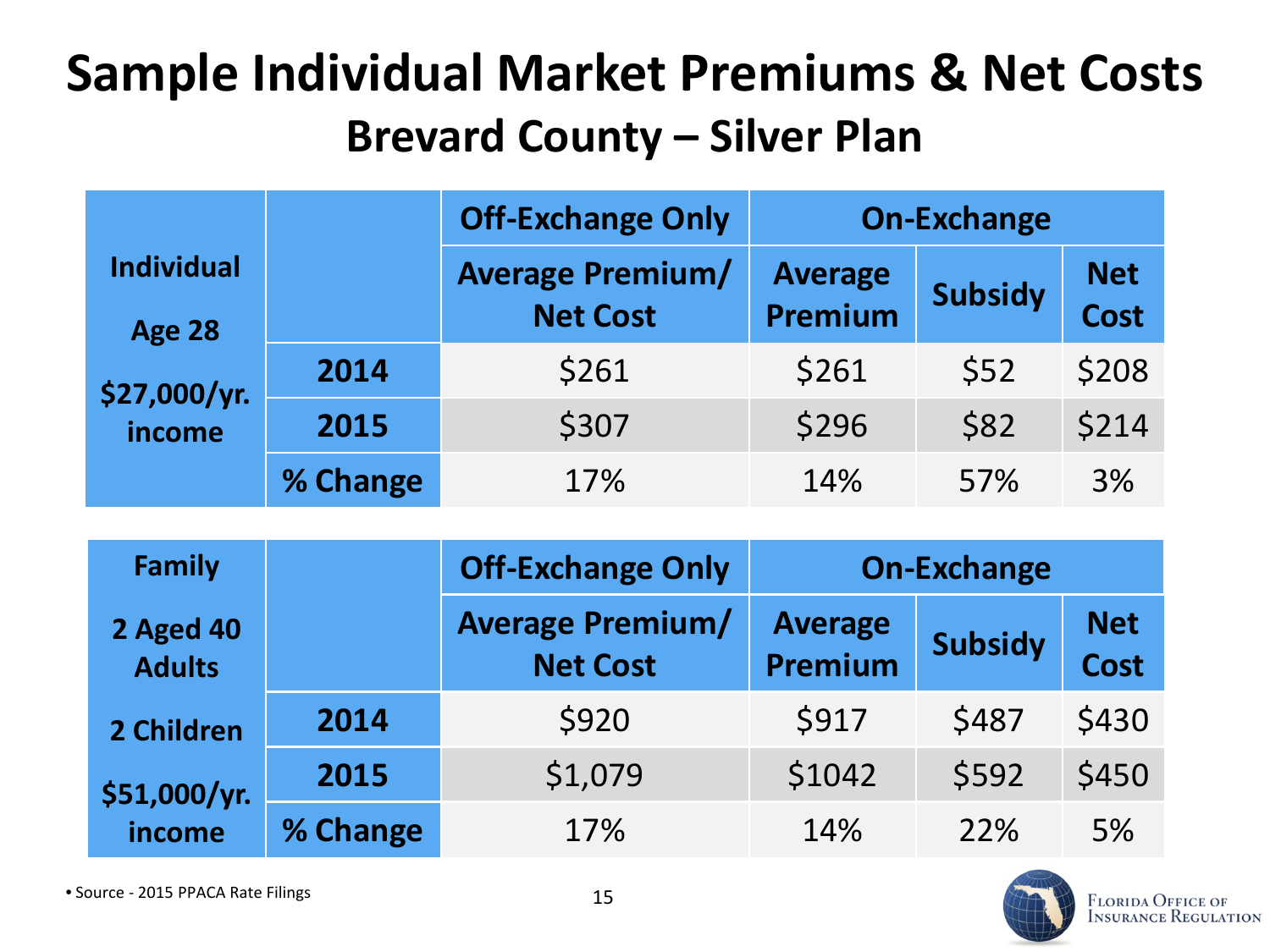### **How Premium Changes Affect Subsidies [Decline in Second-Lowest Silver Premium]**

#### **Example:** A single person Salary \$1,000 a month (100% of the poverty level) Calculated premium payment - \$20 a month

#### 2014 2015

|                   | Plan<br>$\mathbf A$ | Plan<br>B                 | Plan<br>$\mathsf{C}$ |                   | Plan<br>A                 | Plan<br>B                 | Plan<br>$\mathsf C$ |
|-------------------|---------------------|---------------------------|----------------------|-------------------|---------------------------|---------------------------|---------------------|
| <b>Rank</b>       | 2rd<br>Lowest       | 2 <sub>nd</sub><br>Lowest | Lowest               | <b>Rank</b>       | 2 <sub>nd</sub><br>Lowest | 3 <sup>rd</sup><br>Lowest | Lowest              |
| Premium           | \$300               | \$250                     | \$225                | <b>Premium</b>    | \$230                     | \$250                     | \$225               |
| <b>Subsidy</b>    | \$230               | \$230                     | \$230                | <b>Subsidy</b>    | \$210                     | \$210                     | \$210               |
| <b>Final Cost</b> | \$70                | \$20                      | \$0                  | <b>Final Cost</b> | \$20                      | \$40                      | \$15                |